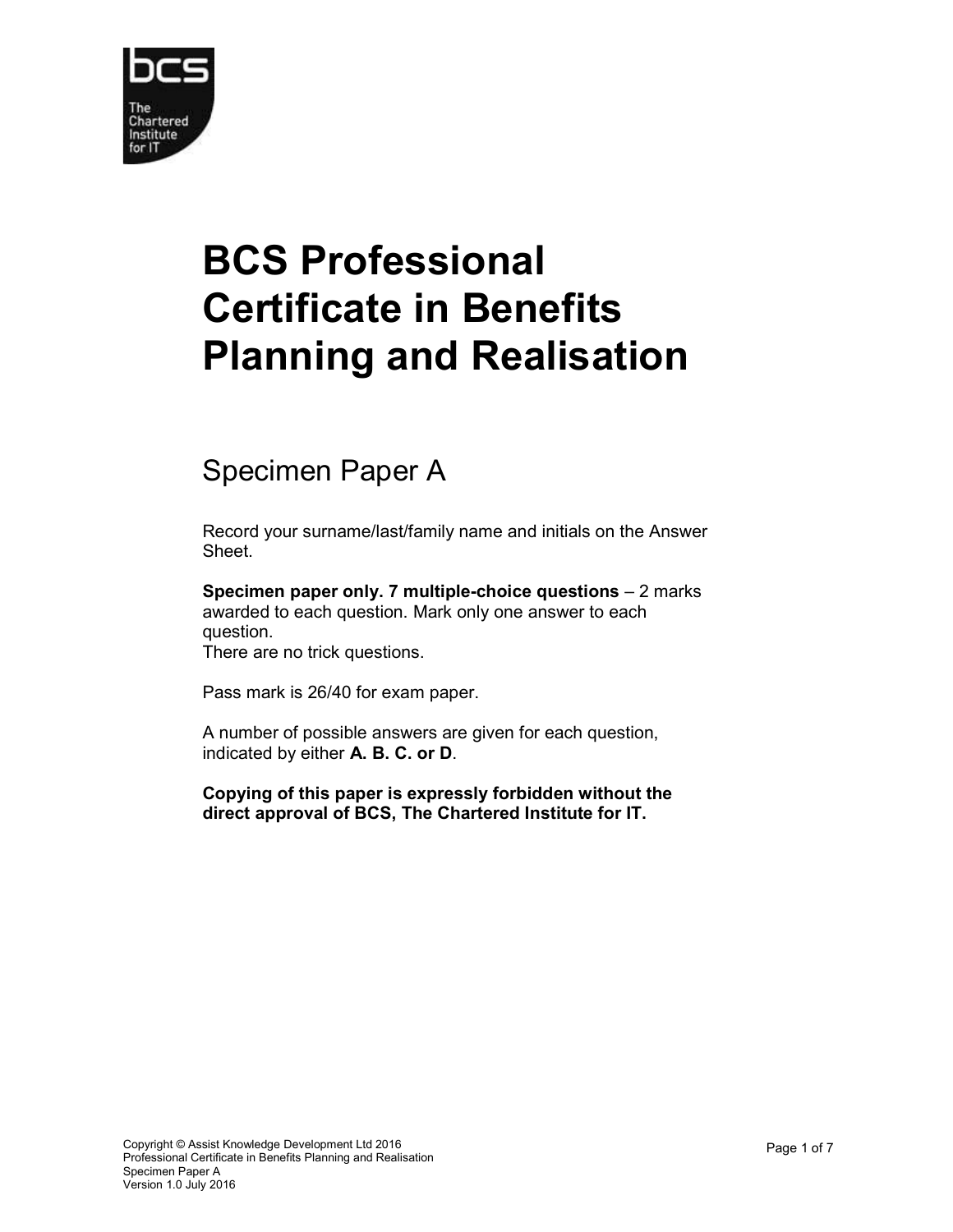#### Scenario One

SDLC Council is proposing to close a community centre based in a former factory. It intends to sell this community centre for housing development and build a new community centre on land that it owns just over a mile from the current centre. The Council has identified income from the sale of the community centre and an improved meeting and learning environment as important benefits of the proposal.

The various groups that use the current community centre acknowledge that there will be benefits from moving to the new centre but they are concerned about the longer journeys that many of their participants will have to make. The proposed new centre is on the periphery of the community it serves, while the current centre is in the middle. They are also concerned that rental charges for using the centre will also increase, making the centre uneconomic for them to use.

The council is currently working with the user groups of the community centre to understand and resolve their concerns. It has already abandoned its original timescales for the closure of the current centre, allowing for a longer period of consultation about the user's concerns.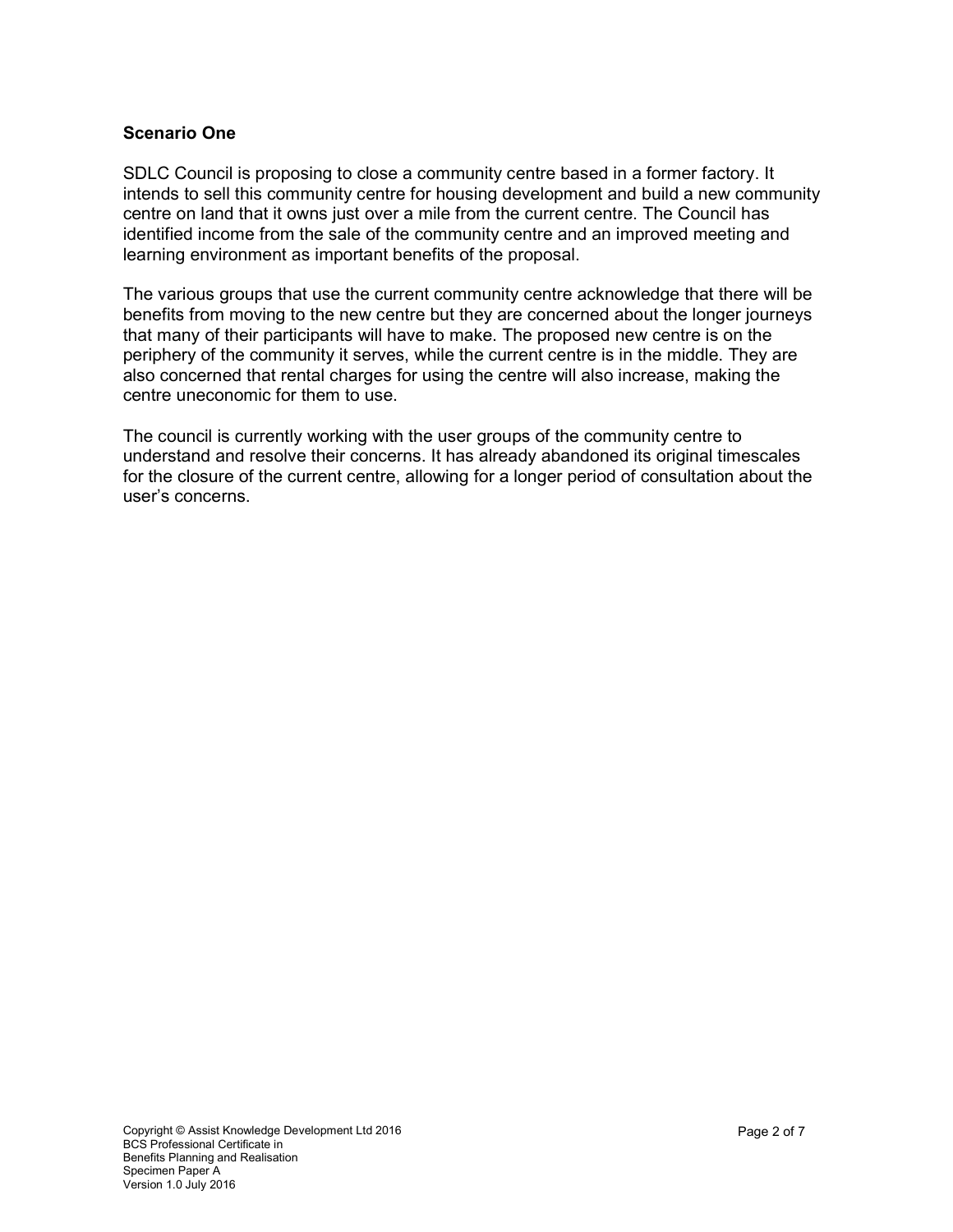- 1 How would the benefit 'improve meeting and learning environment' be classified?
- A As a financial benefit.
- **B** As a quantifiable benefit.
- C As a measurable benefit.
- **D** As an observable benefit.
- 2 How would the current users of the education centre be classified?
- A Net benefits (Low changes required / high benefits).
- **B** Benefits but... (High changes required / high benefits).
- C Few benefits but… (Low changes required / low benefits).
- D Net dis-benefit (High changes required/ low benefits).
- 3 Which of the following costs **SHOULD** be included in the financial Business Case for the project?
- A The cost of building the new centre.
- **B** The cost of longer journeys for centre users.
- **C** The cost of full-time council staff working on the project.
- D The cost of knocking down the current community centre.
- 4 What management change approach is being used in this project?
- A Top-down.
- **B** Coalition.
- C Negotiation.
- **D** Participative.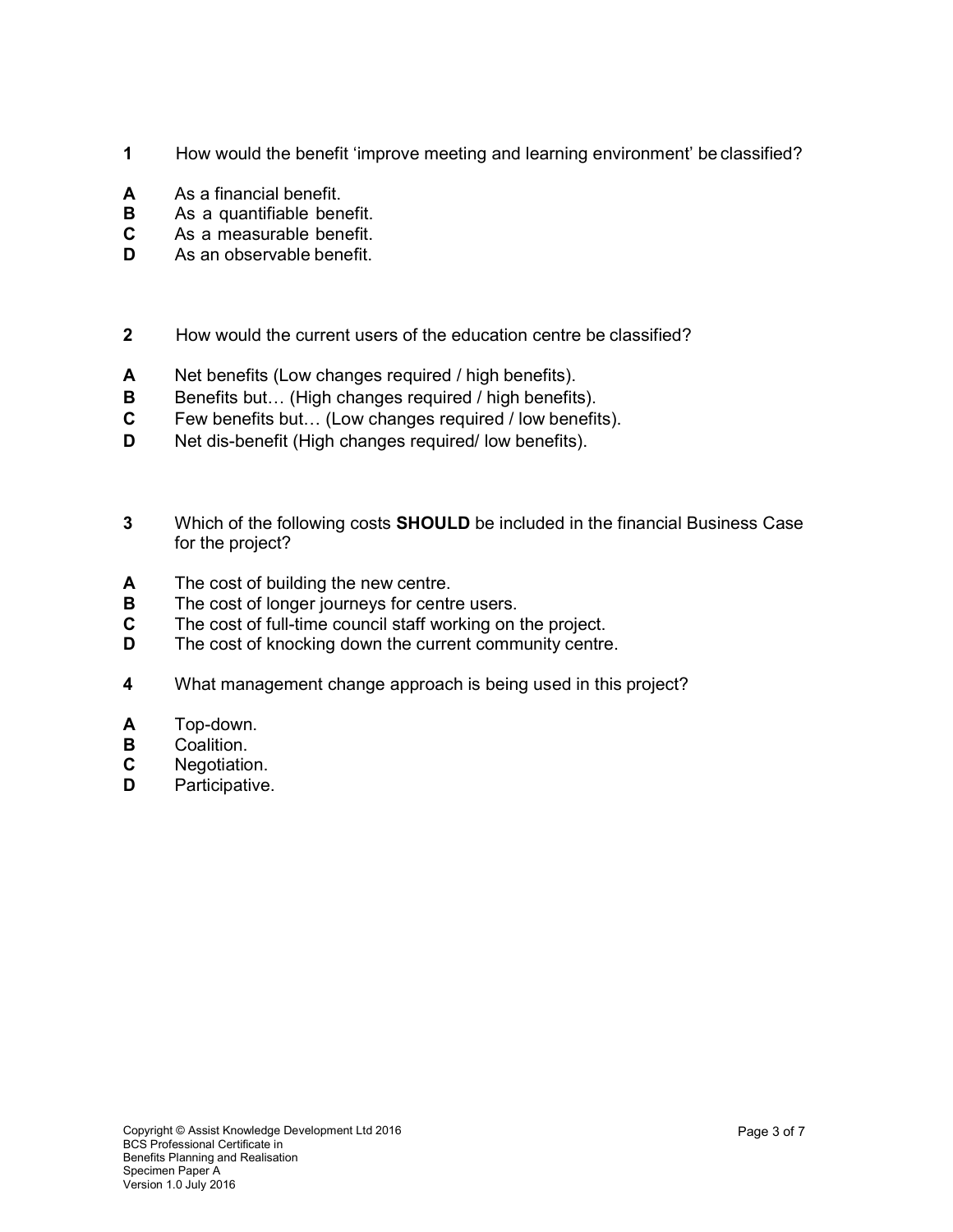#### Scenario Two

K&C Co launched a customer focus initiative project one year ago to respond to trends in consumer expectations and customer behaviour. The company has life-cycle approach to benefit management, led by business owners. This approach includes a comprehensive benefit review process.

At a recent post-implementation benefits review meeting a number of benefits included in the customer focus initiative project were discussed. The benefit of 'reduce customer waiting time' at check-out tills had not been achieved and the reasons for this were identified and documented. However, recent customer loyalty initiatives had not only increased customer satisfaction but also delivered the unanticipated benefit of greater brand recognition.

The Marketing Manager, Richard Sharp, was identified as the person to blame for the failure of achieving the benefit 'reduce conventional advertising costs'. The benefit review participants felt that he was out of touch with marketing trends and too conciliatory when negotiating advertising contracts with advertisers.

There was also some feeling that all stakeholders had not been adequately informed about the progress of the customer focus initiative project. Lessons learnt in this area were agreed and documented.

- 5 At what level of organisational success and practice maturity is K&C?
- A Unsuccessful.
- **B** Moderately successful.
- C Successful.
- D Highly successful.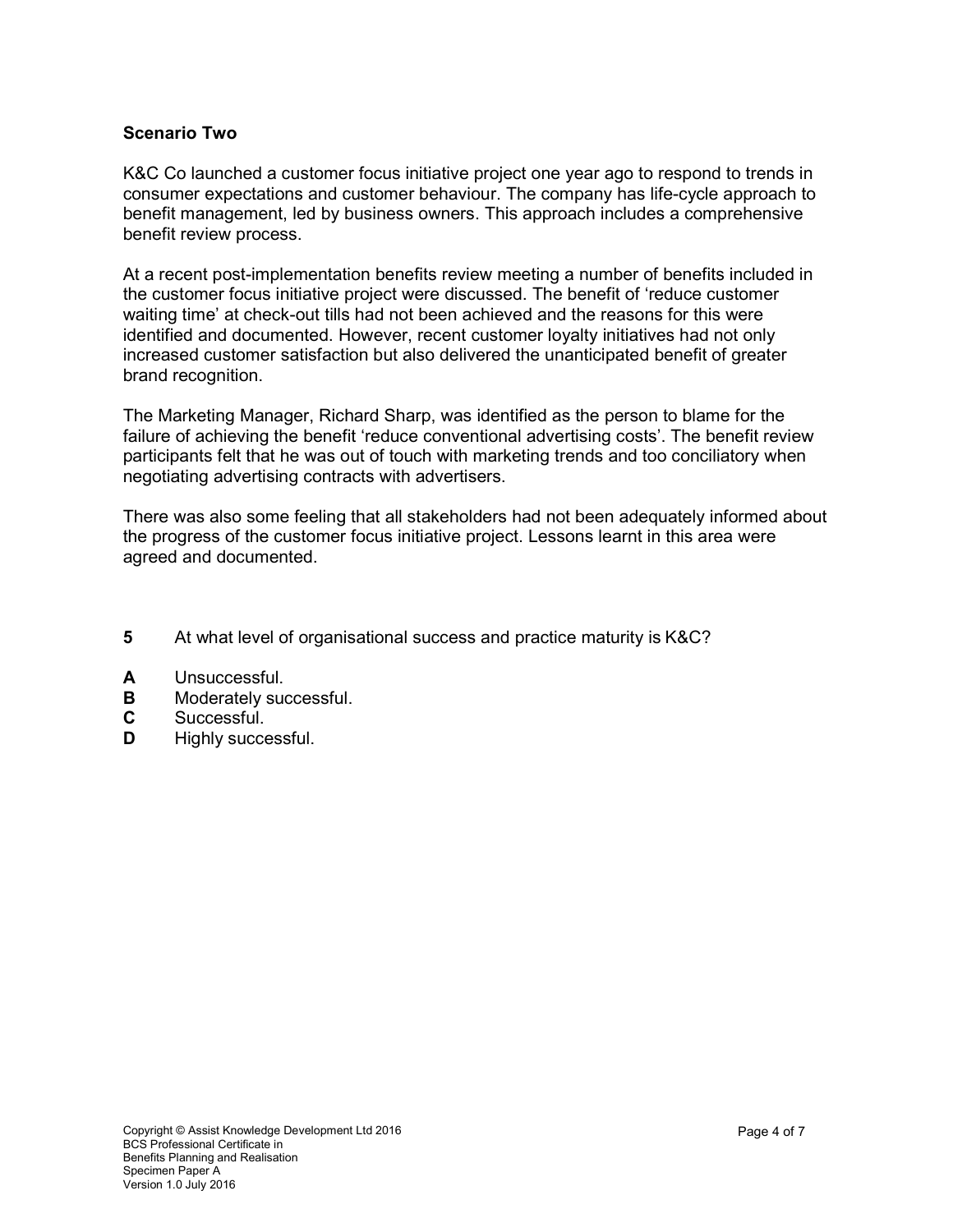- 6 What **SHOULD NOT** have been discussed at the post-implementation benefits review meeting?
- A Whether the benefit 'reduce customer waiting time' had not been achieved.
- B Why the benefit 'increase customer satisfaction' had been achieved.
- C Who was to blame for the benefit 'reduce conventional advertising costs' not being achieved.
- D Why the unanticipated benefit 'increased brand recognition' had been achieved.
- 7 What are dis-benefits?
- A Negative cash flows during the project.
- **B** Benefits that have high associated costs.
- **C** Projects with a negative Net Present Value.
- **D** Negative impacts on particular stakeholders.

-End of Paper-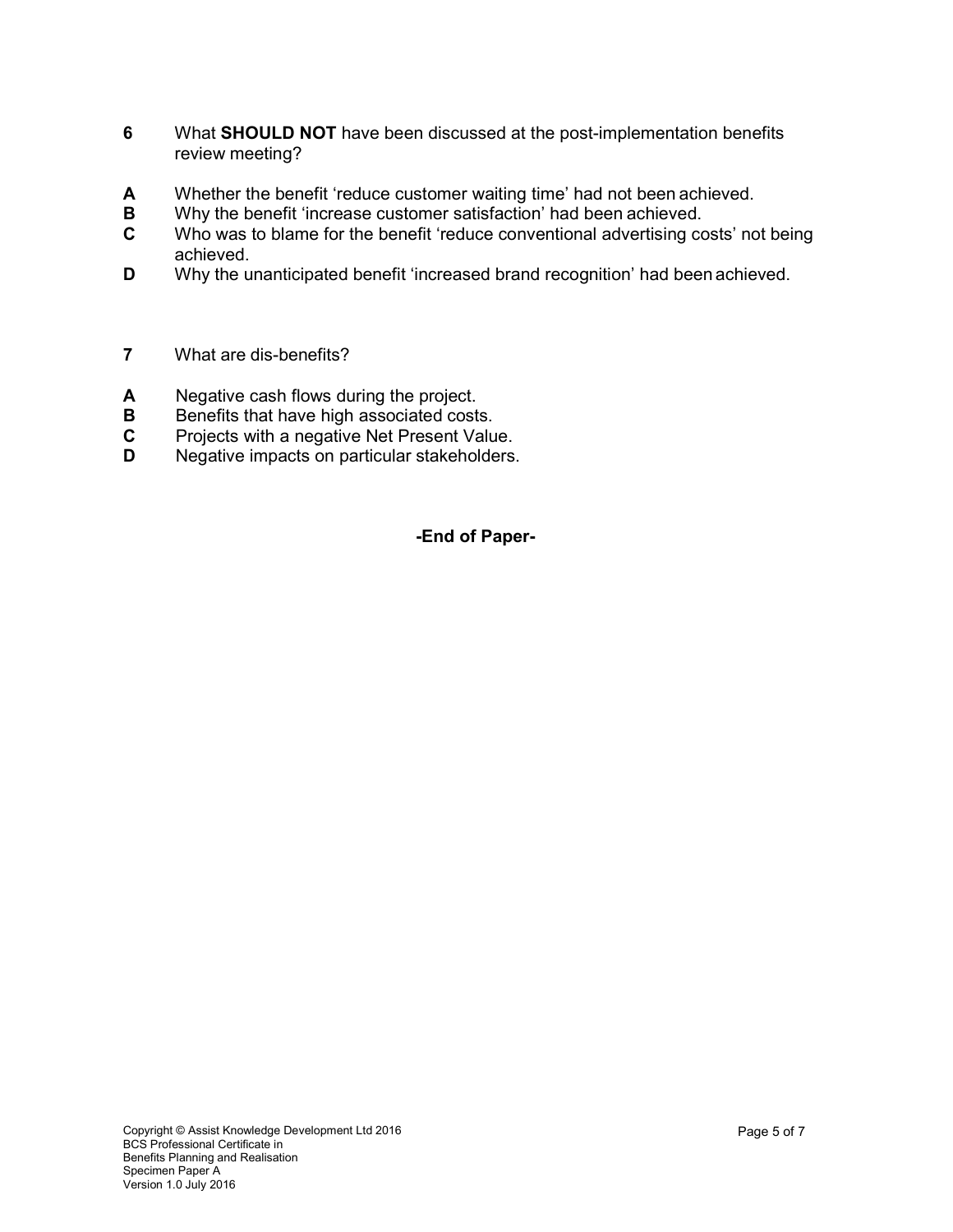This page is intentionally blank